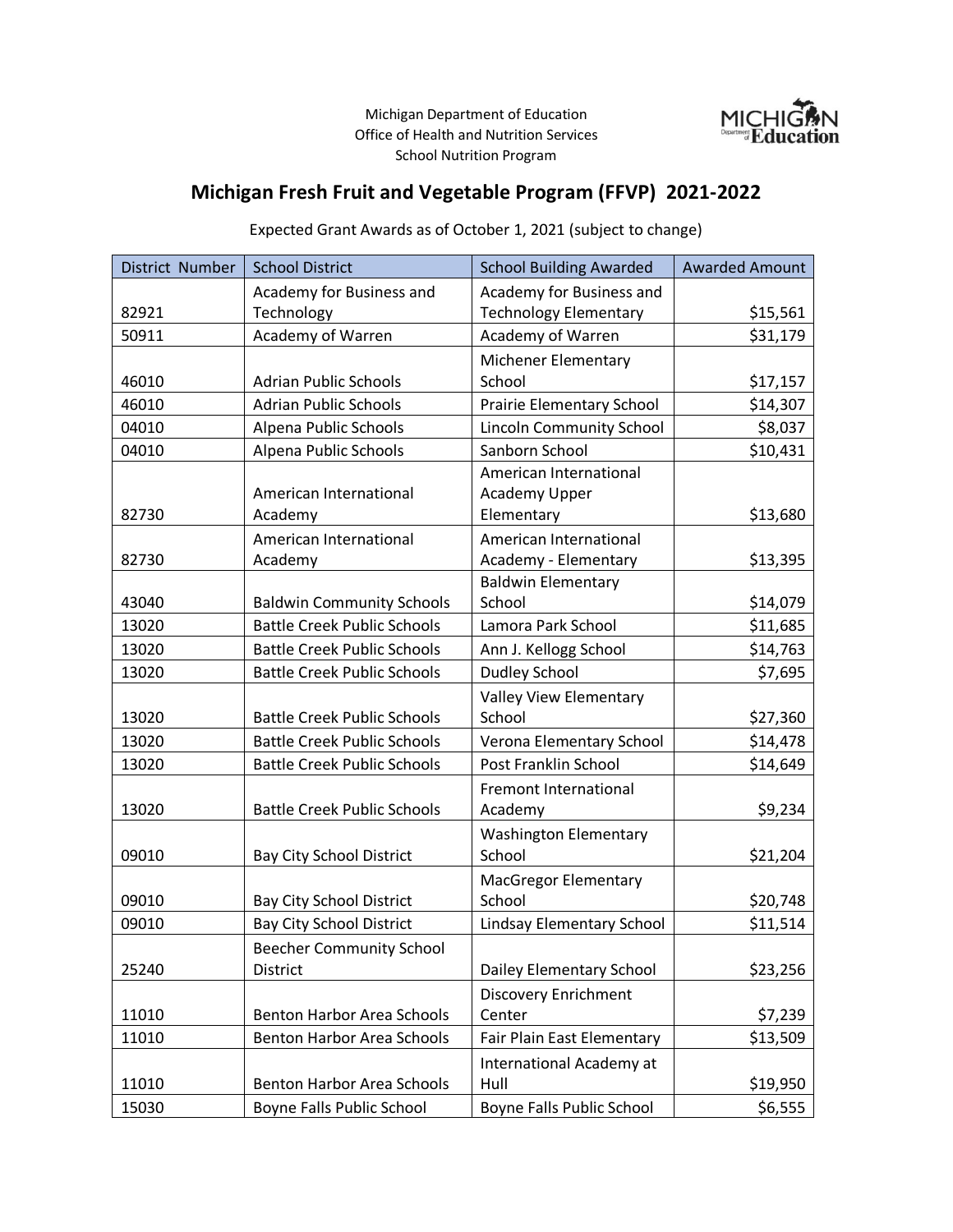| District Number | <b>School District</b>                 | <b>School Building Awarded</b>                   | <b>Awarded Amount</b> |
|-----------------|----------------------------------------|--------------------------------------------------|-----------------------|
| 82745           | <b>Caniff Liberty Academy</b>          | <b>Caniff Liberty Academy</b>                    | \$20,919              |
| 73030           | <b>Carrollton Public Schools</b>       | <b>Carrollton Elementary</b><br>School           | \$42,750              |
| 82918           | Cesar Chavez Academy                   | Cesar Chavez Academy<br>Elementary               | \$25,650              |
| 82923           | <b>Chandler Park Academy</b>           | Chandler Park Academy -<br>Elementary            | \$55,518              |
| 39030           | <b>Comstock Public Schools</b>         | <b>Comstock Elementary</b><br>School             | \$36,309              |
| 50902           | <b>Conner Creek Academy East</b>       | <b>Conner Creek Academy</b><br>East - Elementary | \$20,691              |
| 80040           | <b>Covert Public Schools</b>           | <b>Covert Elementary School</b>                  | \$9,747               |
| 63921           | Crescent Academy                       | <b>Crescent Academy PK-1</b>                     | \$11,343              |
|                 |                                        | <b>Crescent Academy</b>                          |                       |
| 63921           | <b>Crescent Academy</b>                | Elementary                                       | \$25,650              |
|                 |                                        | Oakman Elementary                                |                       |
| 82030           | Dearborn City School District          | School                                           | \$15,105              |
| 82030           | Dearborn City School District          | Salina Intermediate 4 - 8                        | \$17,100              |
| 82030           | Dearborn City School District          | Miller Elementary School                         | \$35,682              |
|                 |                                        | McCollough Elementary                            |                       |
| 82030           | Dearborn City School District          | School                                           | \$27,759              |
|                 |                                        | <b>William Ford Elementary</b>                   |                       |
| 82030           | Dearborn City School District          | School                                           | \$36,309              |
| 82030           | Dearborn City School District          | <b>Maples Elementary School</b>                  | \$33,231              |
| 82030           | Dearborn City School District          | <b>Geer Park Elementary</b>                      | \$23,313              |
| 82030           | Dearborn City School District          | <b>River Oaks Elementary</b><br>School           | \$21,318              |
| 82030           | Dearborn City School District          | <b>McDonald Elementary</b><br>School             | \$18,981              |
| 82030           | Dearborn City School District          | <b>Henry Ford Elementary</b><br>School           | \$43,434              |
| 82030           | Dearborn City School District          | Salina Elementary P - 3                          | \$23,712              |
| 82030           | Dearborn City School District          | Lowrey Elementary School                         | \$35,226              |
| 82030           | Dearborn City School District          | Iris Becker Elementary<br>School                 | \$13,680              |
| 82030           | Dearborn City School District          | Long Elementary School                           | \$14,991              |
| 82030           | Dearborn City School District          | Nowlin Elementary School                         | \$13,110              |
| 82040           | Dearborn Heights School<br>District #7 | <b>Bedford School</b>                            | \$24,111              |
| 82040           | Dearborn Heights School<br>District #7 | Polk Elementary School                           | \$20,064              |
|                 | Dearborn Heights School                |                                                  |                       |
| 82040           | District #7                            | Pardee School                                    | \$20,007              |
|                 | <b>Detroit Achievement</b>             | Detroit Achievement                              |                       |
| 82700           | Academy                                | Academy                                          | \$9,177               |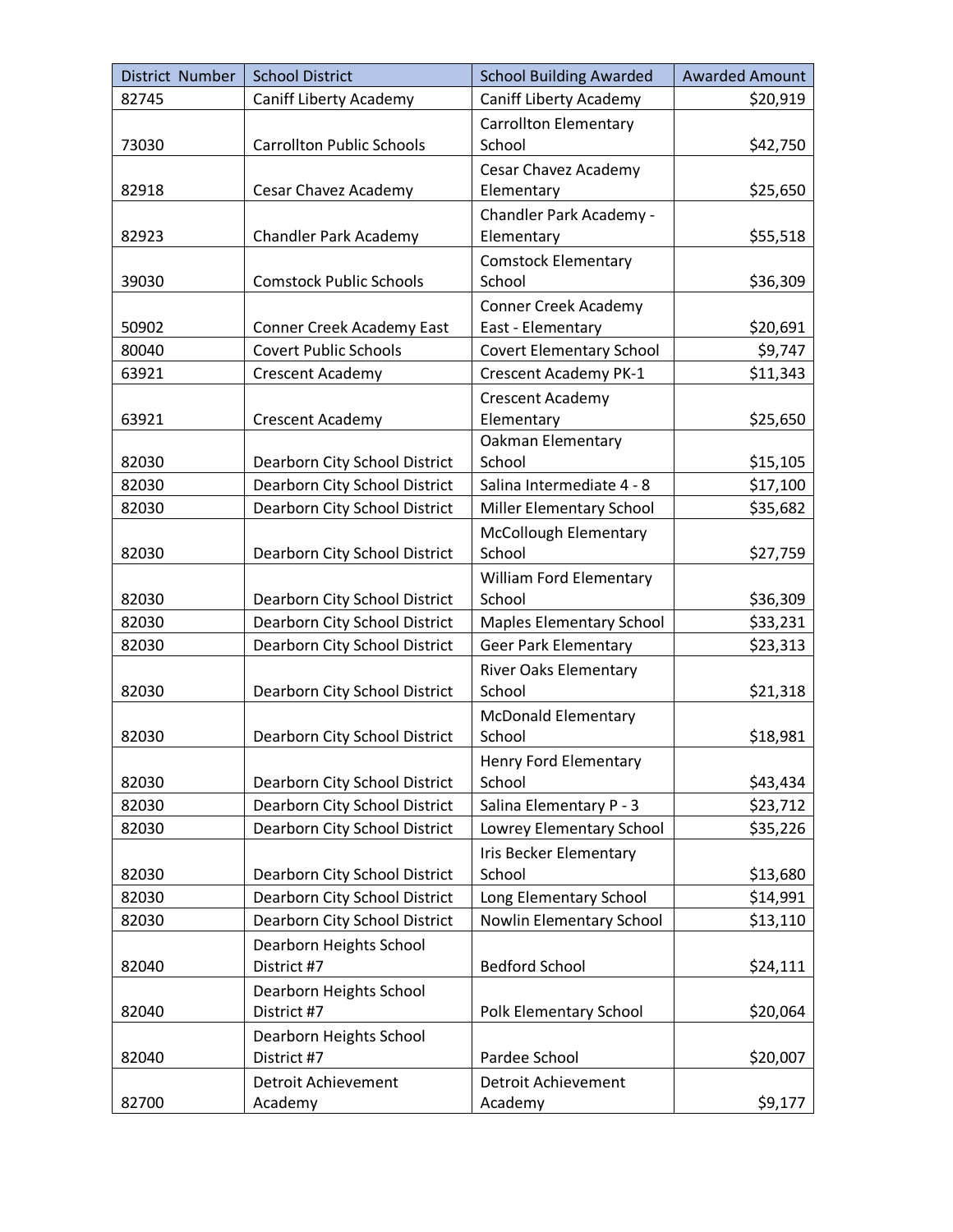| District Number | <b>School District</b>            | <b>School Building Awarded</b>  | <b>Awarded Amount</b> |
|-----------------|-----------------------------------|---------------------------------|-----------------------|
|                 |                                   | <b>Detroit Community</b>        |                       |
| 82925           | <b>Detroit Community Schools</b>  | <b>Elementary School</b>        | \$13,851              |
|                 |                                   | <b>Detroit Innovation</b>       |                       |
| 82739           | <b>Detroit Innovation Academy</b> | Academy                         | \$17,727              |
|                 | <b>Detroit Public Schools</b>     | Keidan Special Education        |                       |
| 82015           | <b>Community District</b>         | Center                          | \$4,902               |
|                 |                                   | Foreign Language                |                       |
|                 | <b>Detroit Public Schools</b>     | <b>Immersion and Cultural</b>   |                       |
| 82015           | <b>Community District</b>         | <b>Studies</b>                  | \$34,029              |
|                 |                                   | Detroit International           |                       |
|                 | <b>Detroit Public Schools</b>     | Academy for Young               |                       |
| 82015           | <b>Community District</b>         | Women                           | \$4,617               |
|                 | <b>Detroit Public Schools</b>     | Neinas Dual Language            |                       |
| 82015           | <b>Community District</b>         | Learning Academy                | \$17,328              |
|                 | <b>Detroit Public Schools</b>     |                                 |                       |
| 82015           | <b>Community District</b>         | <b>Edison Elementary School</b> | \$19,893              |
|                 | <b>Detroit Public Schools</b>     | <b>Emerson Elementary-</b>      |                       |
| 82015           | <b>Community District</b>         | Middle School                   | \$26,562              |
|                 | <b>Detroit Public Schools</b>     | Schulze Academy for             |                       |
| 82015           | <b>Community District</b>         | <b>Technology and Arts</b>      | \$35,397              |
|                 | <b>Detroit Public Schools</b>     | Nolan Elementary-Middle         |                       |
| 82015           | <b>Community District</b>         | School                          | \$21,375              |
|                 | <b>Detroit Public Schools</b>     | <b>Gompers Elementary-</b>      |                       |
| 82015           | <b>Community District</b>         | Middle School                   | \$37,791              |
|                 |                                   | <b>Bagley Elementary School</b> |                       |
|                 | <b>Detroit Public Schools</b>     | of Journalism and               |                       |
| 82015           | <b>Community District</b>         | Technology                      | \$22,686              |
|                 | <b>Detroit Public Schools</b>     |                                 |                       |
| 82015           | <b>Community District</b>         | Marion Law Academy              | \$18,297              |
|                 | <b>Detroit Public Schools</b>     |                                 |                       |
| 82015           | <b>Community District</b>         | Dixon Elementary School         | \$22,914              |
|                 | <b>Detroit Public Schools</b>     | <b>Carstens Elementary-</b>     |                       |
| 82015           | <b>Community District</b>         | Middle School                   | \$14,364              |
|                 | <b>Detroit Public Schools</b>     | <b>Burns Elementary-Middle</b>  |                       |
| 82015           | <b>Community District</b>         | School                          | \$16,074              |
|                 | <b>Detroit Public Schools</b>     |                                 |                       |
| 82015           | <b>Community District</b>         | Ronald Brown Academy            | \$42,807              |
|                 | <b>Detroit Public Schools</b>     | <b>Bow Elementary-Middle</b>    |                       |
| 82015           | <b>Community District</b>         | School                          | \$25,080              |
|                 | <b>Detroit Public Schools</b>     |                                 |                       |
| 82015           | <b>Community District</b>         | Cooke STEM Academy              | \$20,577              |
|                 | <b>Detroit Public Schools</b>     | Marquette Elementary-           |                       |
| 82015           | <b>Community District</b>         | Middle School                   | \$19,665              |
|                 | <b>Detroit Public Schools</b>     | Munger Elementary-              |                       |
| 82015           | <b>Community District</b>         | Middle School                   | \$42,009              |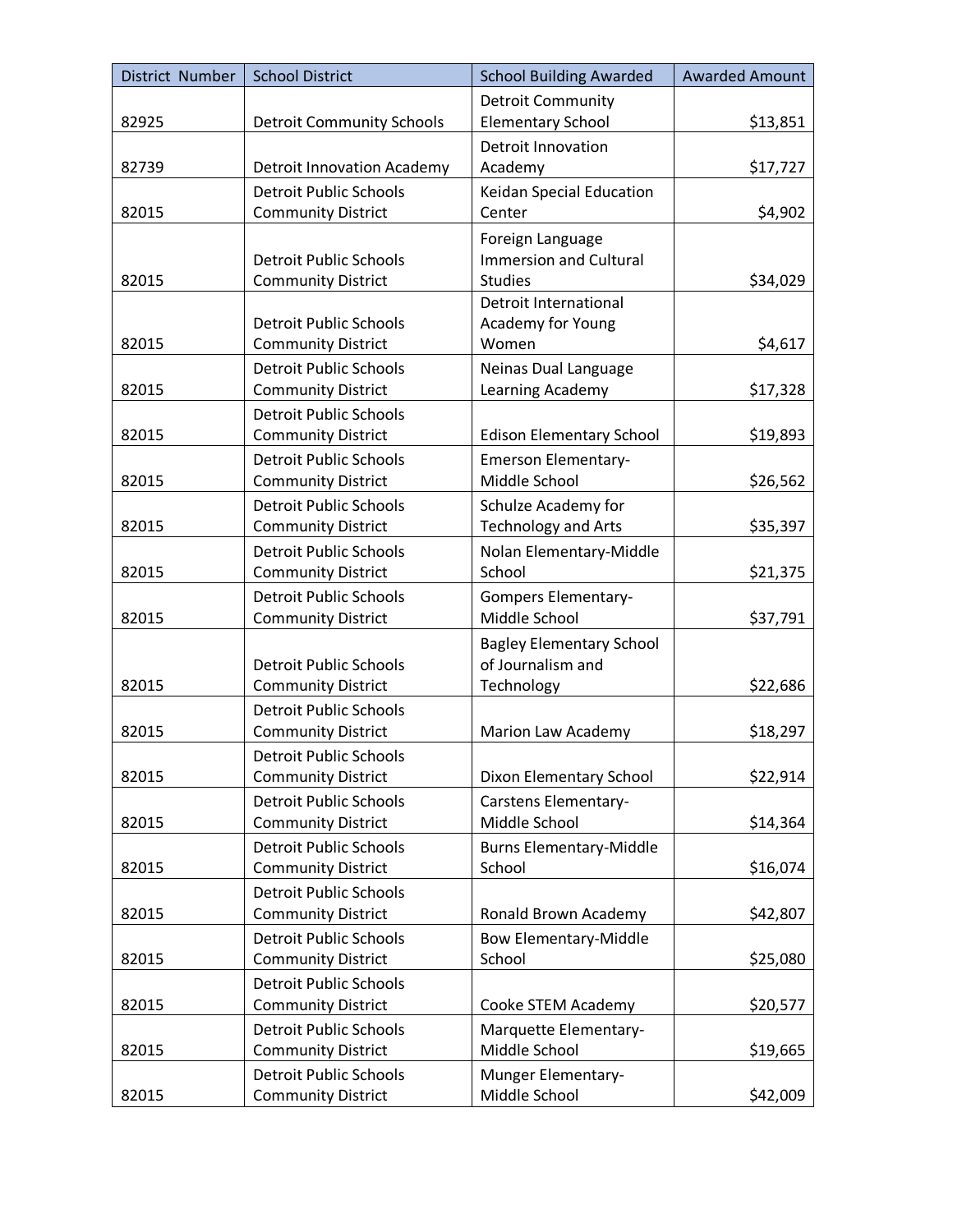| District Number | <b>School District</b>        | <b>School Building Awarded</b>  | <b>Awarded Amount</b> |
|-----------------|-------------------------------|---------------------------------|-----------------------|
|                 | <b>Detroit Public Schools</b> | <b>Burton International</b>     |                       |
| 82015           | <b>Community District</b>     | Academy                         | \$25,821              |
|                 | <b>Detroit Public Schools</b> |                                 |                       |
| 82015           | <b>Community District</b>     | Garvey Academy                  | \$16,017              |
|                 | <b>Detroit Public Schools</b> | Spain Elementary-Middle         |                       |
| 82015           | <b>Community District</b>     | School                          | \$14,364              |
|                 | <b>Detroit Public Schools</b> | <b>Palmer Park Preparatory</b>  |                       |
| 82015           | <b>Community District</b>     | Academy                         | \$15,789              |
|                 | <b>Detroit Public Schools</b> | <b>Mann Learning</b>            |                       |
| 82015           | <b>Community District</b>     | Community                       | \$21,489              |
|                 | <b>Detroit Public Schools</b> | Mackenzie Elementary-           |                       |
| 82015           | <b>Community District</b>     | Middle School                   | \$41,040              |
|                 | <b>Detroit Public Schools</b> | Paul Robeson Malcolm X          |                       |
| 82015           | <b>Community District</b>     | Academy                         | \$15,618              |
|                 | <b>Detroit Public Schools</b> | John R. King Academic and       |                       |
| 82015           | <b>Community District</b>     | Performing Arts Academy         | \$32,832              |
|                 | <b>Detroit Public Schools</b> | Marvin L. Winans                |                       |
| 82015           | <b>Community District</b>     | Academy - Elementary            | \$14,934              |
|                 | <b>Detroit Public Schools</b> | <b>Rutherford Winans</b>        |                       |
| 82015           | <b>Community District</b>     | Academy                         | \$13,224              |
|                 | <b>Detroit Public Schools</b> | Sampson-Webber                  |                       |
| 82015           | <b>Community District</b>     | Leadership Academy              | \$15,390              |
|                 | <b>Detroit Public Schools</b> | Maybury Elementary              |                       |
| 82015           | <b>Community District</b>     | School                          | \$14,820              |
|                 | <b>Detroit Public Schools</b> | <b>Bennett Elementary</b>       |                       |
| 82015           | <b>Community District</b>     | School                          | \$27,132              |
|                 | <b>Detroit Public Schools</b> | Priest Elementary-Middle        |                       |
| 82015           | <b>Community District</b>     | School                          | \$33,117              |
|                 | <b>Detroit Public Schools</b> | Dossin Elementary-Middle        |                       |
| 82015           | <b>Community District</b>     | School                          | \$16,929              |
|                 | <b>Detroit Public Schools</b> | <b>Charles Wright Academy</b>   |                       |
| 82015           | <b>Community District</b>     | of Arts and Science             | \$30,096              |
|                 | <b>Detroit Public Schools</b> |                                 |                       |
| 82015           | <b>Community District</b>     | <b>Moses Field Center</b>       | \$3,192               |
|                 | <b>Detroit Public Schools</b> |                                 |                       |
| 82015           | <b>Community District</b>     | <b>Vernor Elementary School</b> | \$13,281              |
|                 | <b>Detroit Public Schools</b> | Roberto Clemente                |                       |
| 82015           | <b>Community District</b>     | Learning Academy                | \$34,599              |
|                 | <b>Detroit Public Schools</b> |                                 |                       |
| 82015           | <b>Community District</b>     | Harms Elementary School         | \$19,551              |
|                 | <b>Detroit Public Schools</b> | <b>Earhart Elementary-</b>      |                       |
| 82015           | <b>Community District</b>     | Middle School                   | \$36,822              |
|                 | <b>Detroit Public Schools</b> | Coleman A. Young                |                       |
| 82015           | <b>Community District</b>     | <b>Elementary School</b>        | \$27,645              |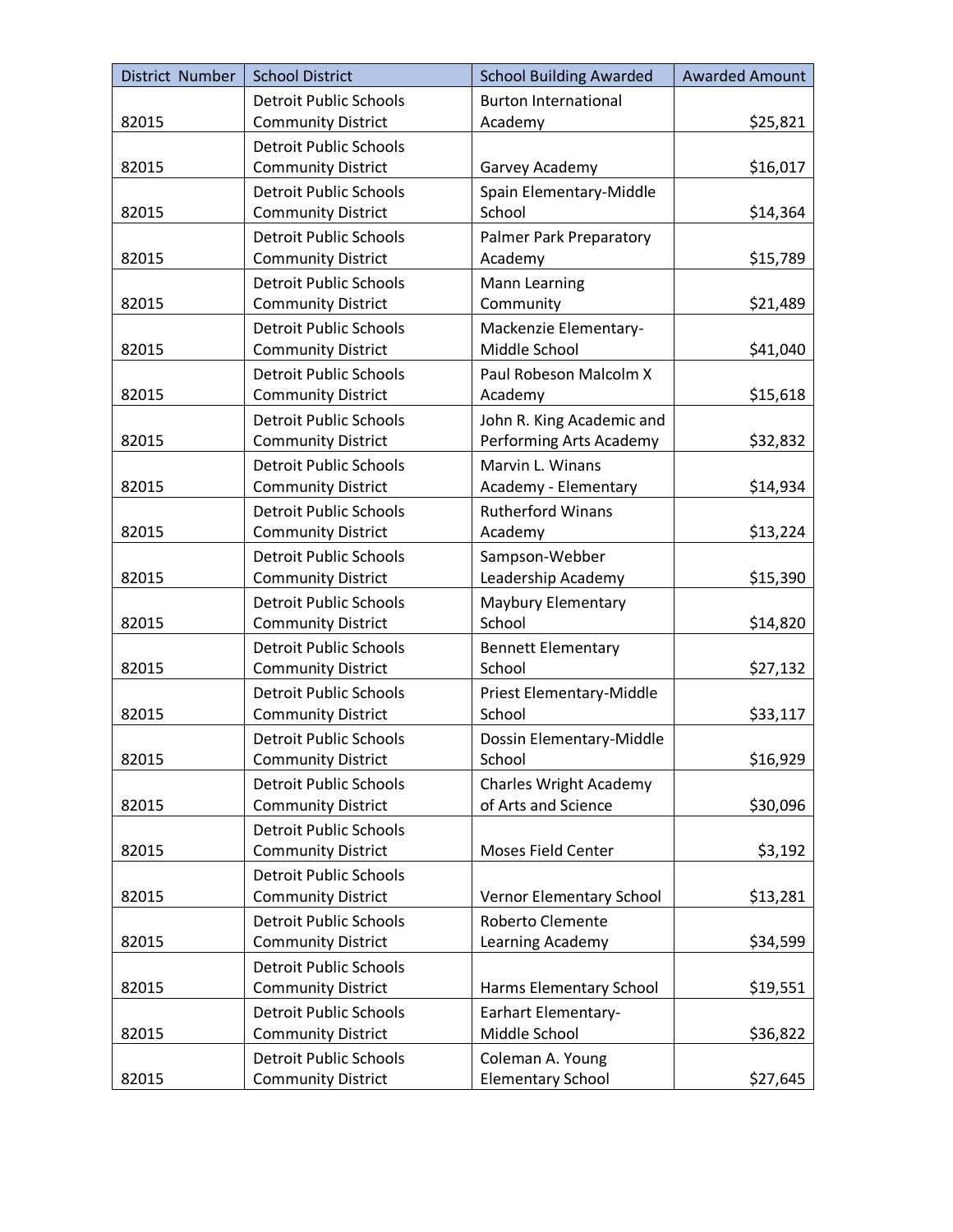| District Number | <b>School District</b>        | <b>School Building Awarded</b>  | <b>Awarded Amount</b> |
|-----------------|-------------------------------|---------------------------------|-----------------------|
|                 | <b>Detroit Public Schools</b> |                                 |                       |
| 82015           | <b>Community District</b>     | <b>Clippert Academy</b>         | \$9,861               |
|                 | <b>Detroit Public Schools</b> | <b>Fisher Magnet Upper</b>      |                       |
| 82015           | <b>Community District</b>     | Academy                         | \$12,141              |
|                 | <b>Detroit Public Schools</b> | Ann Arbor Trail Magnet          |                       |
| 82015           | <b>Community District</b>     | School                          | \$10,374              |
|                 | <b>Detroit Public Schools</b> | Pasteur Elementary              |                       |
| 82015           | <b>Community District</b>     | School                          | \$17,898              |
|                 | <b>Detroit Public Schools</b> | <b>Greenfield Union</b>         |                       |
| 82015           | <b>Community District</b>     | Elementary-Middle School        | \$12,198              |
|                 | <b>Detroit Public Schools</b> | Carleton Elementary             |                       |
| 82015           | <b>Community District</b>     | School                          | \$21,432              |
|                 | <b>Detroit Public Schools</b> |                                 |                       |
| 82015           | <b>Community District</b>     | <b>Blackwell Institute</b>      | \$15,675              |
|                 | <b>Detroit Public Schools</b> | <b>Academy of the Americas</b>  |                       |
| 82015           | <b>Community District</b>     | at Logan                        | \$24,396              |
|                 | <b>Detroit Public Schools</b> | <b>Academy of The Americas</b>  |                       |
| 82015           | <b>Community District</b>     | <b>High School</b>              | \$15,276              |
|                 | <b>Detroit Public Schools</b> | <b>Golightly Education</b>      |                       |
| 82015           | <b>Community District</b>     | Center                          | \$16,644              |
|                 | <b>Detroit Public Schools</b> |                                 |                       |
| 82015           | <b>Community District</b>     | Hamilton Academy                | \$10,374              |
|                 | <b>Detroit Public Schools</b> |                                 |                       |
| 82015           | <b>Community District</b>     | Mason Academy                   | \$20,463              |
|                 | <b>Detroit Public Schools</b> | Davison Elementary-             |                       |
| 82015           | <b>Community District</b>     | Middle School                   | \$38,589              |
|                 | <b>Detroit Public Schools</b> | Nichols Elementary-             |                       |
| 82015           | <b>Community District</b>     | Middle School                   | \$11,856              |
|                 | <b>Detroit Public Schools</b> |                                 |                       |
| 82015           | <b>Community District</b>     | <b>Barton Elementary School</b> | \$9,405               |
|                 | <b>Detroit Public Schools</b> |                                 |                       |
| 82015           | <b>Community District</b>     | Henderson Academy               | \$34,941              |
|                 | <b>Detroit Public Schools</b> |                                 |                       |
| 82015           | <b>Community District</b>     | Carver STEM Academy             | \$19,608              |
|                 | <b>Detroit Public Schools</b> |                                 |                       |
| 82015           | <b>Community District</b>     | Wayne Elementary School         | \$17,385              |
|                 | <b>Detroit Public Schools</b> | <b>Gardner Elementary</b>       |                       |
| 82015           | <b>Community District</b>     | School                          | \$15,276              |
|                 | <b>Detroit Public Schools</b> | <b>Thurgood Marshall</b>        |                       |
| 82015           | <b>Community District</b>     | <b>Elementary School</b>        | \$20,463              |
|                 | <b>Detroit Public Schools</b> | Hutchinson Elementary-          |                       |
| 82015           | <b>Community District</b>     | Middle School                   | \$13,566              |
|                 | <b>Detroit Public Schools</b> | <b>Fisher Magnet Lower</b>      |                       |
| 82015           | <b>Community District</b>     | Academy                         | \$31,692              |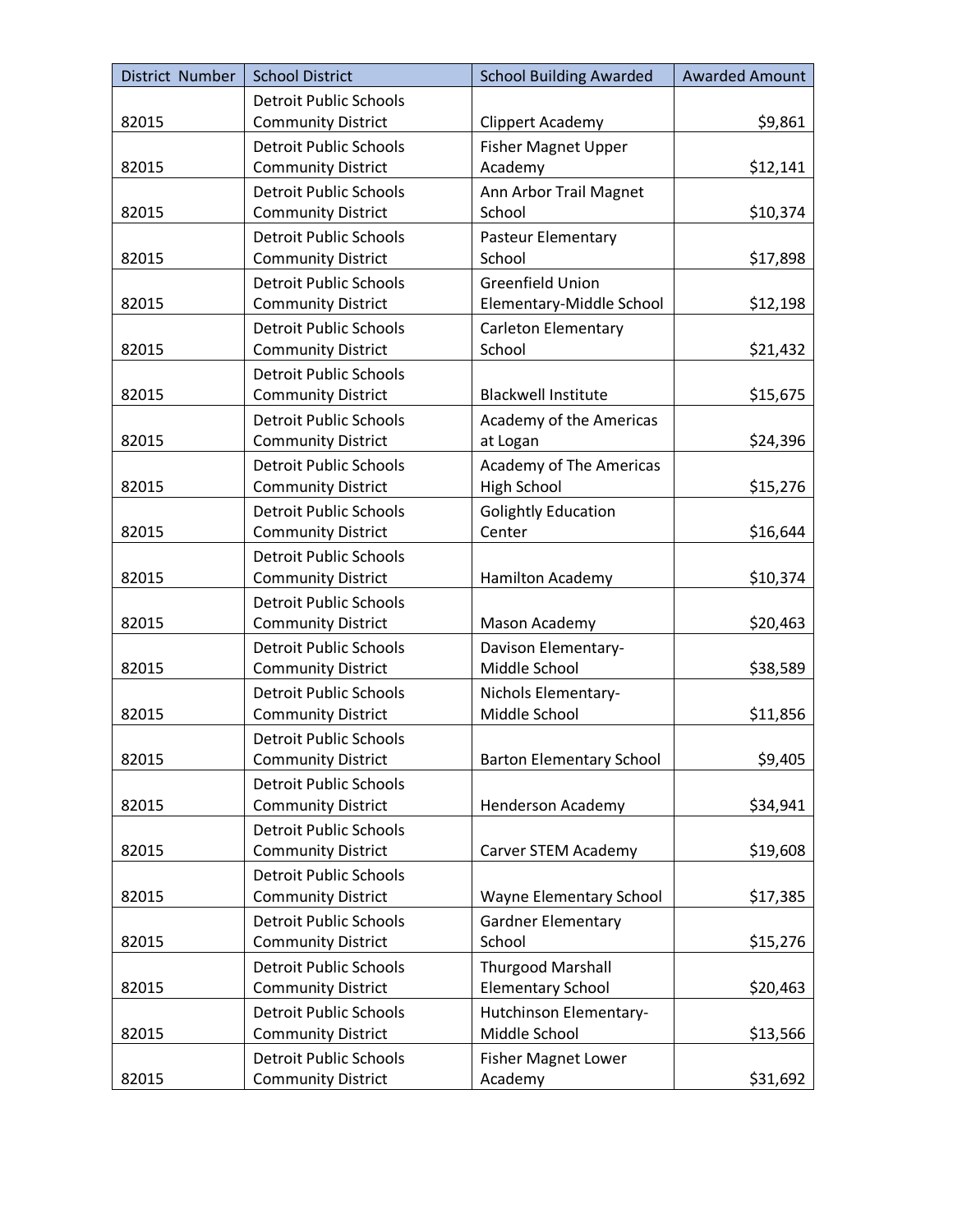| District Number | <b>School District</b>           | <b>School Building Awarded</b>  | <b>Awarded Amount</b> |
|-----------------|----------------------------------|---------------------------------|-----------------------|
|                 | <b>Detroit Public Schools</b>    | Mark Twain Elementary-          |                       |
| 82015           | <b>Community District</b>        | Middle School                   | \$9,348               |
|                 | <b>Detroit Public Schools</b>    | Thirkell Elementary-            |                       |
| 82015           | <b>Community District</b>        | Middle School                   | \$28,386              |
|                 | <b>Detroit Public Schools</b>    | J. E. Clark Preparatory         |                       |
| 82015           | <b>Community District</b>        | Academy                         | \$16,245              |
|                 | <b>Detroit Public Schools</b>    | <b>Bunche Preparatory</b>       |                       |
| 82015           | <b>Community District</b>        | Academy                         | \$22,743              |
|                 | <b>Detroit Public Schools</b>    | A.L. Holmes Academy of          |                       |
| 82015           | <b>Community District</b>        | <b>Blended Learning</b>         | \$20,349              |
|                 | <b>Detroit Public Schools</b>    | Noble Elementary-Middle         |                       |
| 82015           | <b>Community District</b>        | School                          | \$24,054              |
|                 | <b>Detroit Public Schools</b>    | Edward "Duke" Ellington         |                       |
| 82015           | <b>Community District</b>        | at Beckham                      | \$27,189              |
|                 | <b>Detroit Public Schools</b>    | Pulaski Elementary-             |                       |
| 82015           | <b>Community District</b>        | Middle School                   | \$22,572              |
|                 | <b>Detroit Public Schools</b>    | Mary McLeod Bethune             |                       |
| 82015           | <b>Community District</b>        | Elementary-Middle School        | \$29,241              |
|                 | <b>Detroit Public Schools</b>    | Brenda Scott Academy for        |                       |
| 82015           | <b>Community District</b>        | <b>Theatre Arts</b>             | \$30,495              |
|                 | <b>Detroit Public Schools</b>    |                                 |                       |
| 82015           | <b>Community District</b>        | <b>Brewer Academy</b>           | \$23,940              |
|                 | <b>Detroit Service Learning</b>  | <b>Detroit Service Learning</b> |                       |
| 82953           | Academy                          | <b>Academy Campus</b>           | \$38,418              |
|                 | <b>Detroit Service Learning</b>  | Oak Park Service Learning       |                       |
| 82953           | Academy                          | Academy (OPSLA)                 | \$2,280               |
|                 | <b>Detroit Service Learning</b>  | <b>Redford Service Learning</b> |                       |
| 82953           | Academy                          | <b>Academy Campus</b>           | \$17,442              |
| 25916           | Eagle's Nest Academy             | Eagle's Nest Academy            | \$10,488              |
| 82915           | Eaton Academy                    | Eaton Academy                   | \$17,442              |
|                 |                                  | <b>Mound Park Elementary</b>    |                       |
| 50090           | <b>Fitzgerald Public Schools</b> | School                          | \$15,789              |
|                 |                                  | <b>Schofield Elementary</b>     |                       |
| 50090           | <b>Fitzgerald Public Schools</b> | School                          | \$8,721               |
|                 |                                  | <b>Westview Elementary</b>      |                       |
| 50090           | <b>Fitzgerald Public Schools</b> | School                          | \$25,707              |
|                 | Flint, School District of the    |                                 |                       |
| 25010           | City of                          | Durant Tuuri Mott School        | \$28,671              |
|                 | Flint, School District of the    |                                 |                       |
| 25010           | City of                          | Freeman School                  | \$19,095              |
|                 | Flint, School District of the    | Neithercut Elementary           |                       |
| 25010           | City of                          | School                          | \$13,965              |
|                 | Flint, School District of the    |                                 |                       |
| 25010           | City of                          | Eisenhower School               | \$14,250              |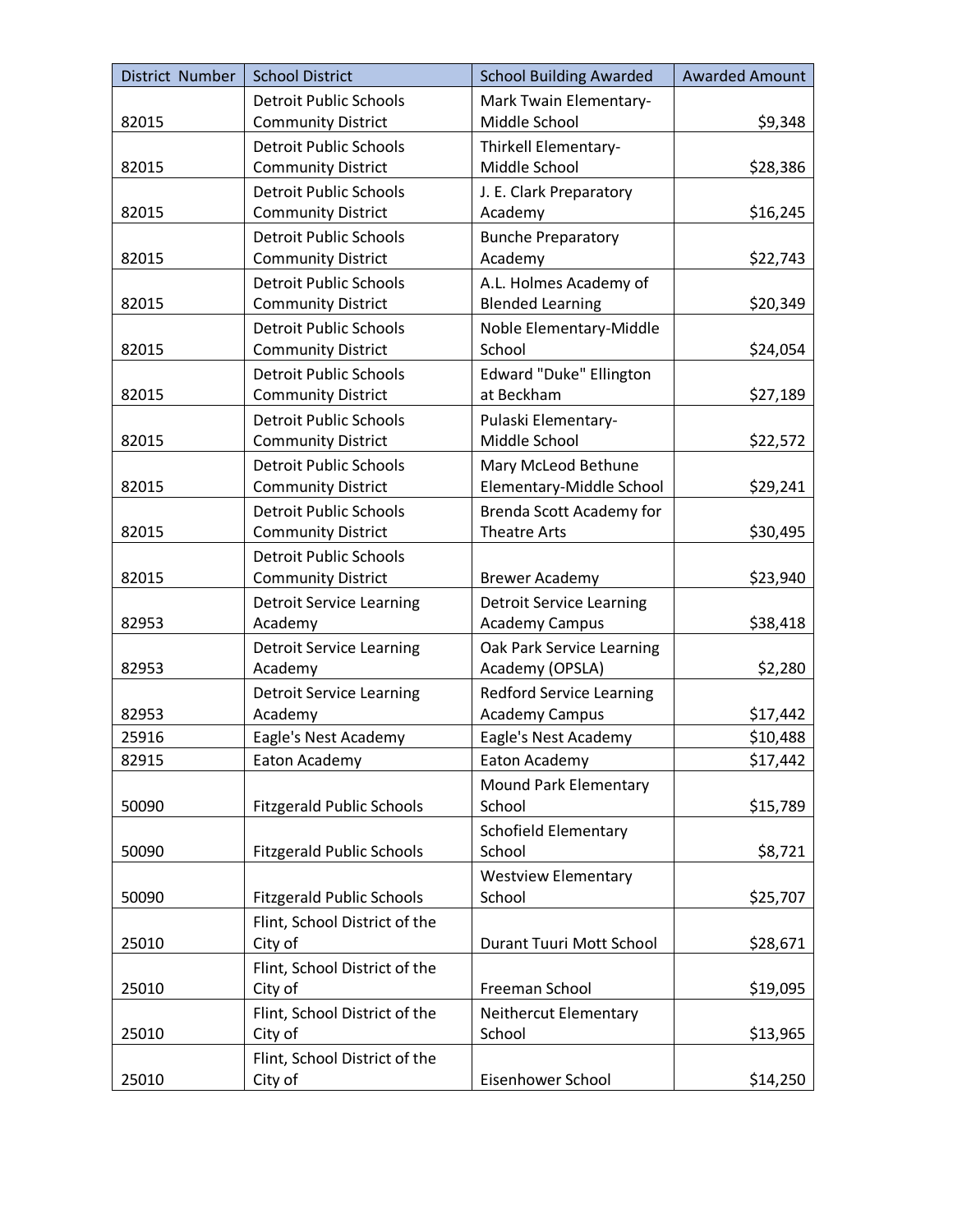| District Number | <b>School District</b>         | <b>School Building Awarded</b>  | <b>Awarded Amount</b> |
|-----------------|--------------------------------|---------------------------------|-----------------------|
|                 | Flint, School District of the  |                                 |                       |
| 25010           | City of                        | Potter School                   | \$16,929              |
|                 | Flint, School District of the  |                                 |                       |
| 25010           | City of                        | Doyle/Ryder School              | \$18,867              |
|                 | Flint, School District of the  |                                 |                       |
| 25010           | City of                        | <b>Brownell STEM Academy</b>    | \$9,576               |
|                 | Flint, School District of the  |                                 |                       |
| 25010           | City of                        | Pierce School                   | \$9,291               |
|                 | <b>Fostering Leadership</b>    | <b>Fostering Leadership</b>     |                       |
| 82772           | Academy                        | Academy                         | \$798                 |
| 73909           | Francis Reh PSA                | Francis Reh PSA                 | \$22,116              |
| 82937           | George Crockett Academy        | George Crockett Academy         | \$19,551              |
|                 | George Washington Carver       | George Washington               |                       |
| 82963           | Academy                        | <b>Carver Elementary School</b> | \$18,240              |
|                 | George Washington Carver       | George Washington               |                       |
| 82963           | Academy                        | Carver Middle School            | \$5,415               |
| 25903           | <b>Grand Blanc Academy</b>     | <b>Grand Blanc Academy</b>      | \$14,820              |
| 35020           | Hale Area Schools              | Hale Area School                | \$9,576               |
|                 | Hamtramck, School District of  | Early Childhood                 |                       |
| 82060           | the City of                    | <b>Elementary School</b>        | \$8,322               |
|                 | Hamtramck, School District of  | Dickinson West                  |                       |
| 82060           | the City of                    | <b>Elementary School</b>        | \$24,852              |
|                 | Hamtramck, School District of  |                                 |                       |
| 82060           | the City of                    | Tau Beta School                 | \$12,654              |
|                 | Hamtramck, School District of  | Dickinson East Elementary       |                       |
| 82060           | the City of                    | School                          | \$40,185              |
|                 | Hamtramck, School District of  |                                 |                       |
| 82060           | the City of                    | Holbrook School                 | \$10,773              |
|                 | Hazel Park, School District of |                                 |                       |
| 63130           | the City of                    | Webb Elementary School          | \$19,152              |
|                 | Hazel Park, School District of |                                 |                       |
| 63130           | the City of                    | <b>Hoover Elementary School</b> | \$18,924              |
|                 | Hazel Park, School District of | <b>United Oaks Elementary</b>   |                       |
| 63130           | the City of                    | School                          | \$18,525              |
|                 |                                | Hope of Detroit Academy         |                       |
| 82957           | Hope of Detroit Academy        | - Elementary                    | \$24,396              |
|                 |                                | Hope of Detroit Academy         |                       |
| 82957           | Hope of Detroit Academy        | - Middle/High                   | \$11,172              |
| 34010           | Ionia Public Schools           | <b>Emerson School</b>           | \$11,172              |
| 34010           | Ionia Public Schools           | Jefferson School                | \$18,240              |
| 38170           | Jackson Public Schools         | Dibble Elementary               | \$19,209              |
| 38170           | Jackson Public Schools         | JPS Montessori School           | \$8,094               |
| 38170           | Jackson Public Schools         | Sharp Park Academy              | \$17,442              |
|                 |                                | Northeast Elementary            |                       |
| 38170           | Jackson Public Schools         | School                          | \$14,592              |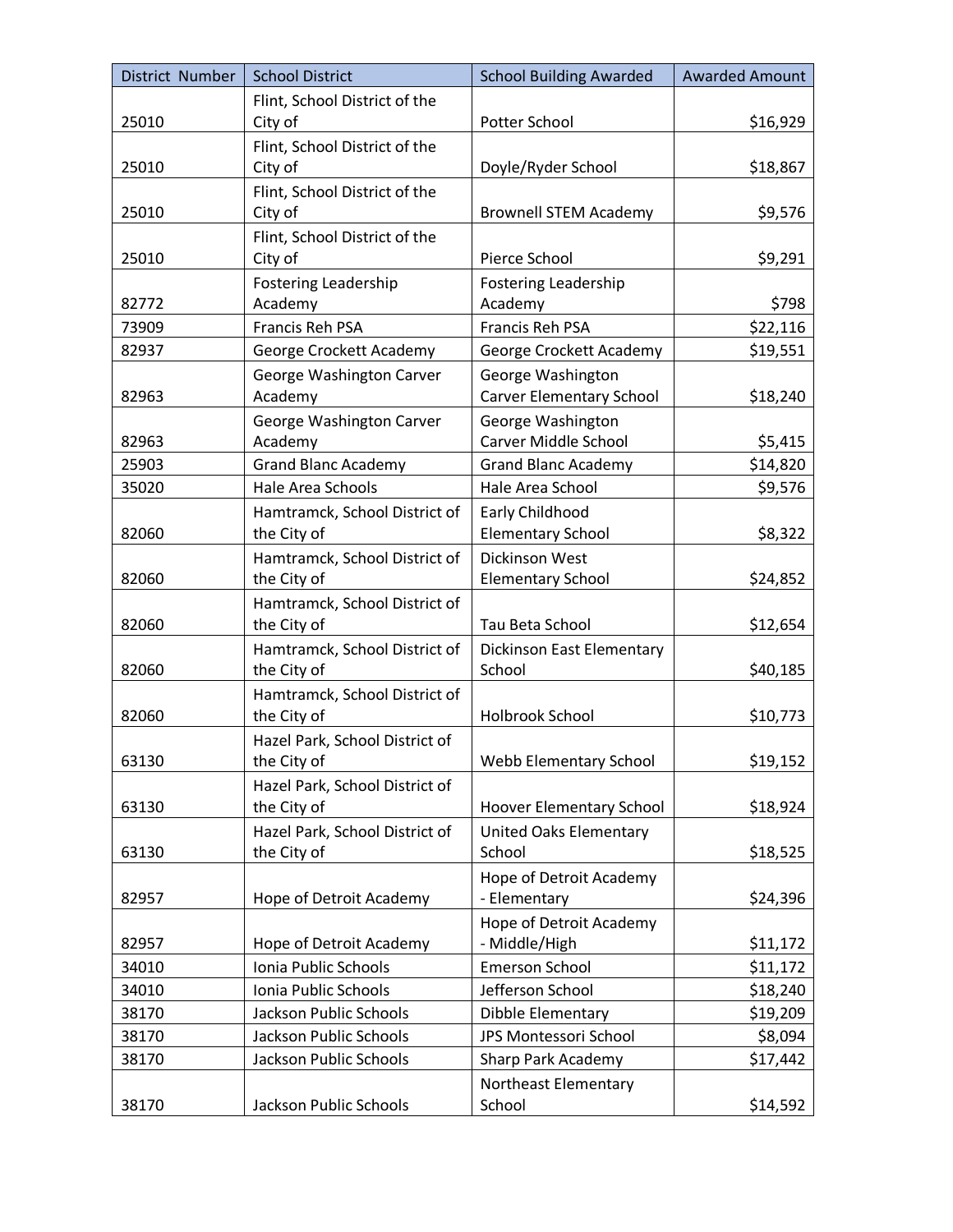| District Number | <b>School District</b>         | <b>School Building Awarded</b>           | <b>Awarded Amount</b> |
|-----------------|--------------------------------|------------------------------------------|-----------------------|
| 38170           | Jackson Public Schools         | <b>Cascades School</b>                   | \$28,557              |
| 38170           | Jackson Public Schools         | <b>Hunt Elementary School</b>            | \$24,681              |
| 39010           | Kalamazoo Public Schools       | Spring Valley Center for<br>Exploration  | \$20,178              |
|                 |                                | Woods Lake Elementary:A                  |                       |
| 39010           | Kalamazoo Public Schools       | Magnet Center For The<br>Arts            | \$35,796              |
|                 |                                | Northeastern Elementary                  |                       |
| 39010           | Kalamazoo Public Schools       | School                                   | \$13,965              |
|                 | Kalamazoo Public Schools       | <b>Edison Environmental</b>              |                       |
| 39010           |                                | Science Academy<br>Lincoln International | \$19,380              |
| 39010           | Kalamazoo Public Schools       | <b>Studies School</b>                    | \$13,623              |
|                 |                                | Woodward School for                      |                       |
| 39010           | Kalamazoo Public Schools       | <b>Technology and Research</b>           | \$10,887              |
|                 |                                | <b>Washington Writers'</b>               |                       |
| 39010           | Kalamazoo Public Schools       | Academy                                  | \$11,856              |
|                 |                                | <b>Greenwood Elementary</b>              |                       |
| 39010           | Kalamazoo Public Schools       | School                                   | \$6,270               |
|                 |                                | Parkwood-Upjohn                          |                       |
| 39010           | Kalamazoo Public Schools       | <b>Elementary School</b>                 | \$31,464              |
|                 | Kalamazoo Public Schools       | Prairie Ridge Elementary<br>School       |                       |
| 39010<br>39010  | Kalamazoo Public Schools       | El Sol Elementary School                 | \$27,360<br>\$20,748  |
| 63280           | Lamphere Public Schools        | <b>Hiller Elementary School</b>          | \$12,369              |
|                 |                                | <b>Tenniswood Elementary</b>             |                       |
| 50140           | L'Anse Creuse Public Schools   | School                                   | \$21,489              |
|                 |                                | Dwight Rich School of the                |                       |
| 33020           | Lansing Public School District | Arts                                     | \$34,200              |
|                 |                                | Gardner International                    |                       |
| 33020           | Lansing Public School District | School                                   | \$35,967              |
| 33020           | Lansing Public School District | Attwood School                           | \$14,136              |
| 33020           | Lansing Public School District | <b>Forest View School</b>                | \$13,338              |
| 33020           | Lansing Public School District | Pattengill School                        | \$34,314              |
| 33020           | Lansing Public School District | Cavanaugh School                         | \$15,504              |
| 33020           | Lansing Public School District | North School                             | \$11,058              |
| 33020           | Lansing Public School District | Kendon School                            | \$10,203              |
|                 |                                | <b>Wexford Montessori</b>                |                       |
| 33020           | Lansing Public School District | Magnet School                            | \$13,452              |
| 33020           | Lansing Public School District | Sheridan Road                            | \$19,209              |
| 33020           | Lansing Public School District | <b>Cumberland School</b>                 | \$14,706              |
| 33020           | Lansing Public School District | Riddle Elementary                        | \$8,664               |
| 33020           | Lansing Public School District | Forrest G. Averill School                | \$11,115              |
| 33020           | Lansing Public School District | Mt. Hope School                          | \$15,903              |
| 33020           | Lansing Public School District | Gier Park School                         | \$19,551              |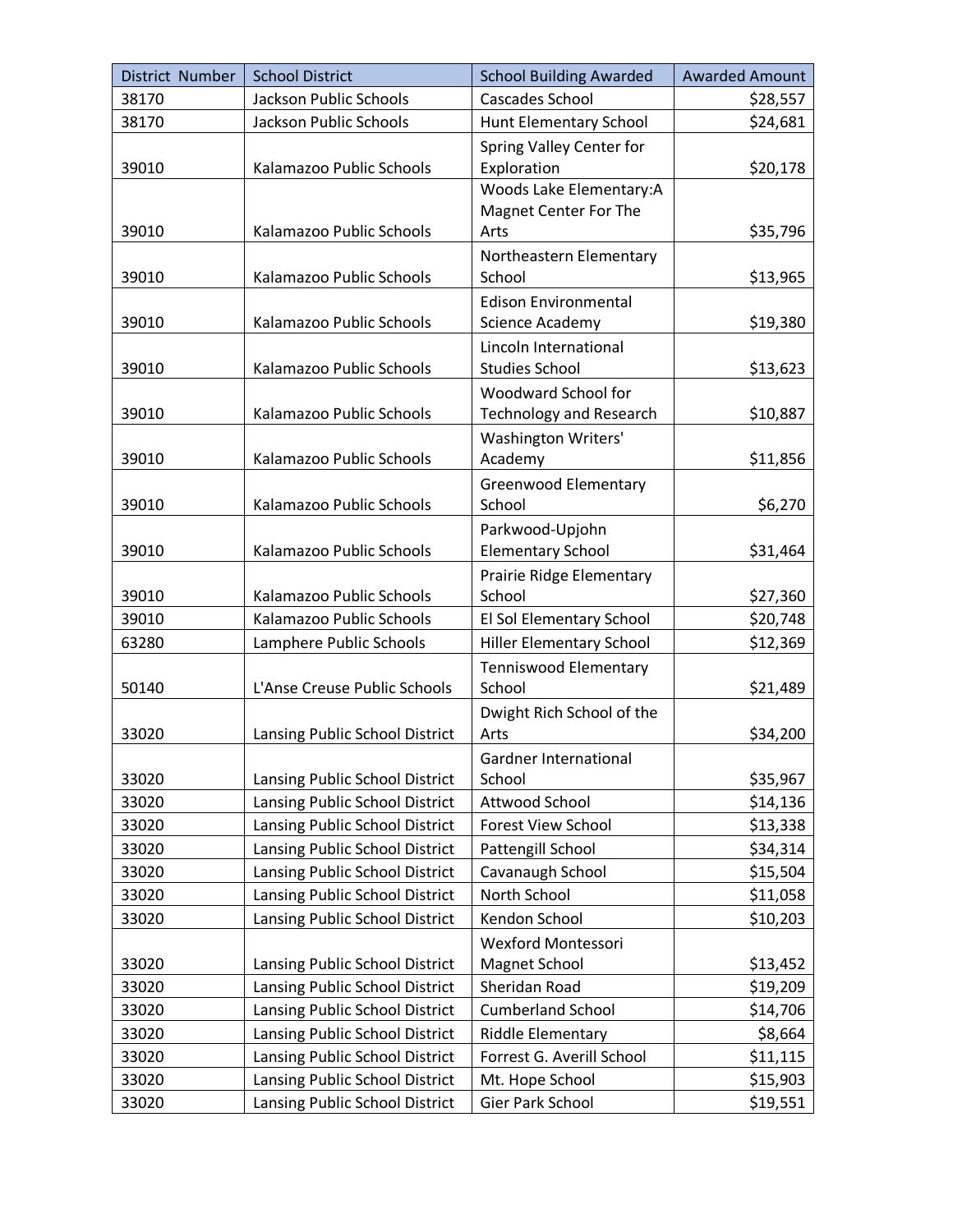| District Number | <b>School District</b>                                   | <b>School Building Awarded</b> | <b>Awarded Amount</b> |
|-----------------|----------------------------------------------------------|--------------------------------|-----------------------|
| 33020           | Lansing Public School District                           | <b>Beekman Center</b>          | \$2,166               |
| 33020           | Lansing Public School District                           | Reo School                     | \$12,312              |
| 33020           | Lansing Public School District                           | Willow School                  | \$9,519               |
| 33020           | Lansing Public School District                           | Lyons School                   | \$14,478              |
| 33020           | Lansing Public School District                           | Lewton School                  | \$13,908              |
|                 | Lincoln Park, School District of                         |                                |                       |
| 82090           | the City of                                              | James Foote School             | \$17,841              |
|                 | Lincoln Park, School District of                         |                                |                       |
| 82090           | the City of                                              | Max Paun School                | \$20,178              |
| 82090           | Lincoln Park, School District of<br>the City of          | Keppen School                  | \$19,722              |
|                 | Lincoln Park, School District of                         |                                |                       |
| 82090           | the City of                                              | Raupp School                   | \$17,271              |
|                 | Lincoln Park, School District of                         |                                |                       |
| 82090           | the City of                                              | Lafayette School               | \$28,614              |
|                 | Lincoln Park, School District of                         |                                |                       |
| 82090           | the City of                                              | <b>Hoover Elementary</b>       | \$15,561              |
|                 | Lincoln Park, School District of                         |                                |                       |
| 82090           | the City of                                              | Carr Elementary                | \$18,411              |
| 50000           | Macomb ISD                                               | Maple Lane Elementary          | \$4,161               |
|                 |                                                          | <b>Harrington Elementary</b>   |                       |
| 13110           | <b>Marshall Public Schools</b>                           | School                         | \$15,447              |
|                 | Melvindale-North Allen Park                              | Allendale Elementary           |                       |
| 82045           | Schools                                                  | School                         | \$50,559              |
|                 | Melvindale-North Allen Park                              | <b>Rogers Early Elementary</b> |                       |
| 82045           | Schools                                                  | School                         | \$25,707              |
|                 | Mid-Michigan Leadership                                  | Mid-Michigan Leadership        |                       |
| 33904           | Academy                                                  | Academy                        | \$15,789              |
|                 | Mildred C. Wells Preparatory                             | Mildred C. Wells               | \$11,400              |
| 11904           | Academy                                                  | Preparatory Academy            |                       |
| 50160           | <b>Mount Clemens Community</b><br><b>School District</b> | Seminole Academy               | \$29,070              |
|                 | Muskegon Heights Public                                  | <b>Edgewood Elementary</b>     |                       |
| 61905           | School Academy System                                    | Academy                        | \$6,954               |
|                 | Muskegon Heights Public                                  | Dr. Martin Luther King         |                       |
| 61905           | School Academy System                                    | Academy                        | \$13,167              |
|                 | Muskegon, Public Schools of                              |                                |                       |
| 61010           | the City of                                              | Lakeside Elementary            | \$21,774              |
|                 | Muskegon, Public Schools of                              | Oakview Elementary             |                       |
| 61010           | the City of                                              | School                         | \$25,251              |
|                 | Muskegon, Public Schools of                              | Marquette Elementary           |                       |
| 61010           | the City of                                              | School                         | \$32,946              |
|                 | Muskegon, Public Schools of                              |                                |                       |
| 61010           | the City of                                              | <b>Moon Elementary School</b>  | \$21,945              |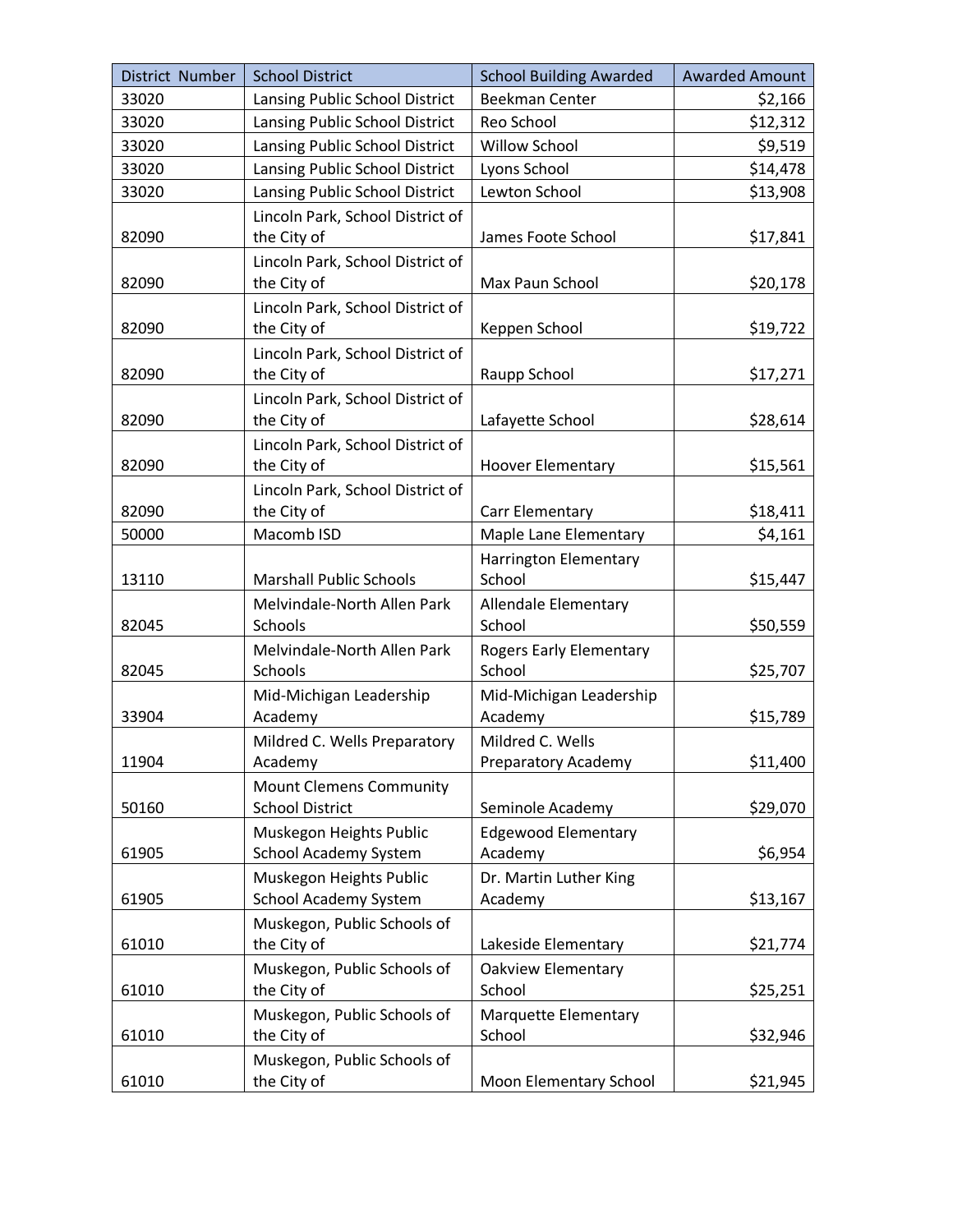| District Number | <b>School District</b>                   | <b>School Building Awarded</b>         | <b>Awarded Amount</b> |
|-----------------|------------------------------------------|----------------------------------------|-----------------------|
|                 | New Branches Charter                     | <b>New Branches Charter</b>            |                       |
| 41901           | Academy                                  | Academy                                | \$18,696              |
| 25904           | Northridge Academy                       | Northridge Academy                     | \$9,291               |
|                 | Oakland International                    | <b>Oakland International</b>           |                       |
| 63912           | Academy                                  | Academy - Middle                       | \$5,814               |
|                 | Oakland International                    | <b>Oakland International</b>           |                       |
| 63912           | Academy                                  | Academy - K-1                          | \$6,840               |
|                 | Oakland International                    | Oakland International                  |                       |
| 63912           | Academy                                  | Academy - Elementary                   | \$9,177               |
| 17902           | Ojibwe Charter School                    | Ojibwe Charter School                  | \$3,762               |
|                 |                                          | Old Redford Academy -                  |                       |
| 82956           | Old Redford Academy                      | Elementary                             | \$33,003              |
| 78110           | <b>Owosso Public Schools</b>             | <b>Bryant School</b>                   | \$27,132              |
| 12901           | Pansophia Academy                        | Pansophia Academy                      | \$12,027              |
|                 |                                          | <b>Pellston Elementary</b>             |                       |
| 24040           | Pellston Public School                   | School                                 | \$11,799              |
| 63030           | <b>Pontiac City School District</b>      | Rogers School                          | \$19,950              |
| 63030           | Pontiac City School District             | Alcott School                          | \$18,981              |
| 63030           | Pontiac City School District             | Herrington School                      | \$23,940              |
| 63030           | Pontiac City School District             | Owen Elementary School                 | \$19,437              |
|                 |                                          | <b>Whitman Elementary</b>              |                       |
| 63030           | Pontiac City School District             | School                                 | \$34,029              |
|                 | Redford Union Schools,                   |                                        |                       |
| 82110           | District No. 1                           | <b>Stuckey Center</b>                  | \$2,223               |
|                 | Redford Union Schools,                   |                                        |                       |
| 82110           | District No. 1                           | <b>Beech Elementary</b>                | \$32,205              |
| 82110           | Redford Union Schools,<br>District No. 1 | MacGowan School                        |                       |
|                 |                                          |                                        | \$15,105              |
| 25910           | Richfield Public School<br>Academy       | Richfield Public School<br>Academy K-1 | \$9,462               |
|                 | <b>Richfield Public School</b>           | <b>Richfield Public School</b>         |                       |
| 25910           | Academy                                  | Academy                                | \$19,551              |
|                 | River Rouge, School District of          | <b>River Rouge Stem</b>                |                       |
| 82120           | the City of                              | Academy at Dunn                        | \$14,079              |
|                 | River Rouge, School District of          | Ann Visger K-5                         |                       |
| 82120           | the City of                              | Preparatory Academy                    | \$36,822              |
| 82130           | <b>Romulus Community Schools</b>         | <b>Barth Elementary School</b>         | \$16,473              |
|                 |                                          | Romulus Elementary                     |                       |
| 82130           | <b>Romulus Community Schools</b>         | School                                 | \$18,411              |
| 82130           | <b>Romulus Community Schools</b>         | <b>Wick Elementary School</b>          | \$15,960              |
|                 |                                          | <b>Hale Creek Elementary</b>           |                       |
| 82130           | <b>Romulus Community Schools</b>         | School                                 | \$15,333              |
|                 | Saginaw Preparatory                      | Saginaw Preparatory                    |                       |
| 73908           | Academy                                  | Academy                                | \$12,768              |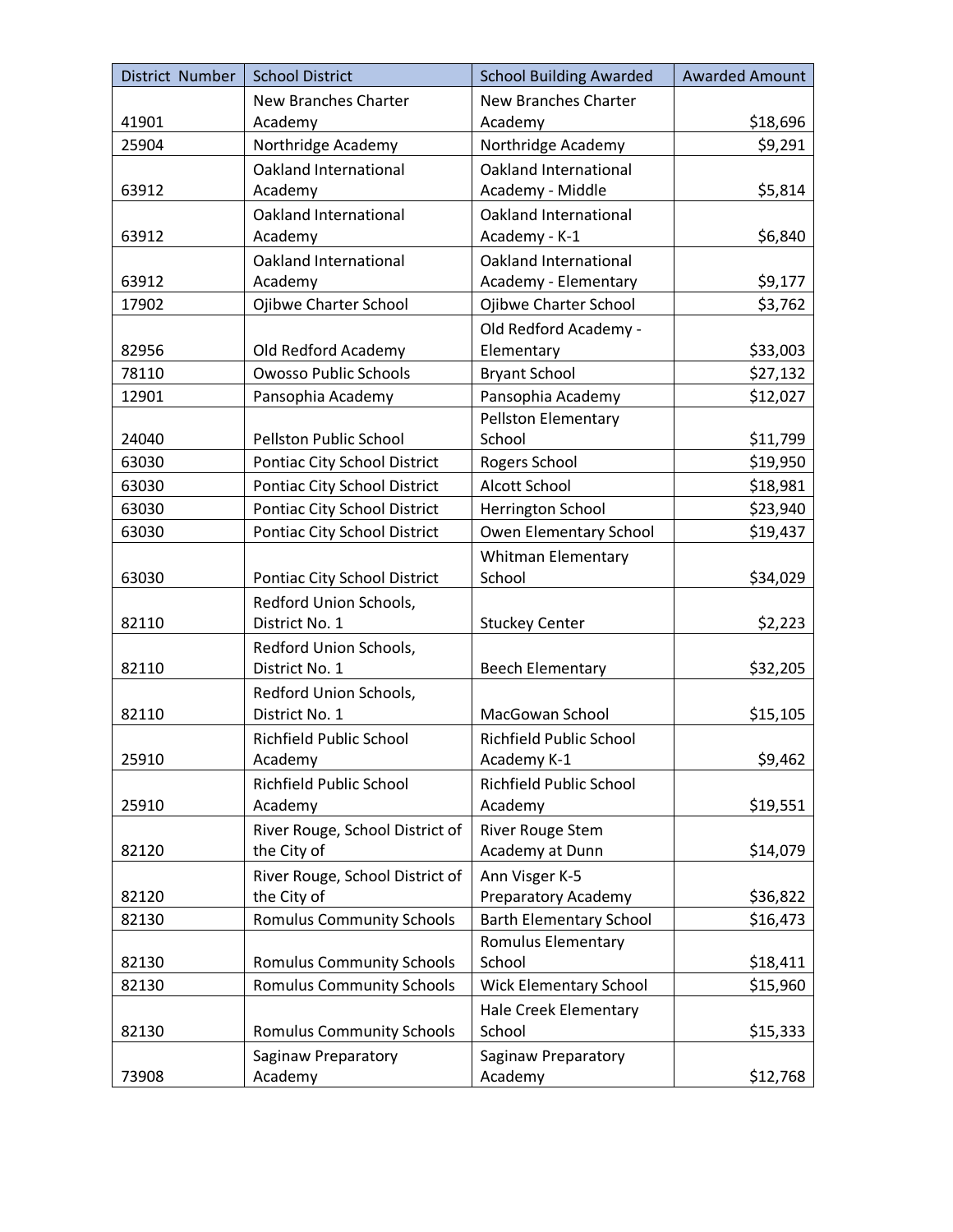| District Number | <b>School District</b>                             | <b>School Building Awarded</b>             | <b>Awarded Amount</b> |
|-----------------|----------------------------------------------------|--------------------------------------------|-----------------------|
|                 | Saginaw, School District of                        |                                            |                       |
| 73010           | the City of                                        | Jessie Rouse School                        | \$12,825              |
|                 | Saginaw, School District of                        | Kempton Elementary                         |                       |
| 73010           | the City of                                        | School                                     | \$19,608              |
| 73010           | Saginaw, School District of<br>the City of         |                                            |                       |
|                 |                                                    | Herig School                               | \$20,292              |
| 73010           | Saginaw, School District of<br>the City of         | Arthur Eddy Academy                        | \$18,924              |
|                 | Saginaw, School District of                        | <b>Merrill Park Elementary</b>             |                       |
| 73010           | the City of                                        | School                                     | \$14,307              |
|                 | Saginaw, School District of                        |                                            |                       |
| 73010           | the City of                                        | Jessie Loomis School                       | \$20,349              |
|                 | Saginaw, School District of                        |                                            |                       |
| 73010           | the City of                                        | Chester F. Miller School                   | \$14,706              |
|                 | Saginaw, School District of                        |                                            |                       |
| 73010           | the City of                                        | <b>Stone School</b>                        | \$18,126              |
|                 | Saginaw, School District of                        |                                            |                       |
| 73010           | the City of                                        | Zilwaukee K-8 School                       | \$12,255              |
| 09902           | <b>State Street Academy</b>                        | <b>State Street Academy</b>                | \$8,322               |
|                 |                                                    | <b>Blair Moody Elementary</b>              |                       |
| 82150           | <b>Taylor School District</b>                      | School                                     | \$20,463              |
|                 |                                                    | Bernice McDowell Elem.                     |                       |
| 82150           | <b>Taylor School District</b>                      | School                                     | \$14,877              |
| 82150           | <b>Taylor School District</b>                      | Eureka Heights<br><b>Elementary School</b> | \$14,250              |
|                 |                                                    | <b>Taylor Parks Elementary</b>             |                       |
| 82150           | <b>Taylor School District</b>                      | School                                     | \$22,173              |
|                 |                                                    | <b>Holland Elementary</b>                  |                       |
| 82150           | <b>Taylor School District</b>                      | School                                     | \$15,447              |
|                 |                                                    | Clarence Randall Elem.                     |                       |
| 82150           | Taylor School District                             | School                                     | \$29,925              |
| 82150           | <b>Taylor School District</b>                      | <b>Myers Elementary School</b>             | \$16,758              |
| 82150           | <b>Taylor School District</b>                      | Kinyon Elementary School                   | \$26,220              |
|                 |                                                    | <b>Watersmeet Township</b>                 |                       |
| 27080           | Watersmeet Township School                         | School                                     | \$3,933               |
|                 | Wayne-Westland Community                           | <b>Taft-Galloway Elementary</b>            |                       |
| 82160           | <b>School District</b>                             | School                                     | \$18,297              |
|                 | Wayne-Westland Community                           |                                            |                       |
| 82160           | <b>School District</b>                             | David Hicks School                         | \$23,313              |
|                 | Wayne-Westland Community                           | Thomas A. Edison Elem.                     |                       |
| 82160           | <b>School District</b>                             | School                                     | \$27,588              |
| 82160           | Wayne-Westland Community<br><b>School District</b> | Eugene B. Elliott Elem.<br>School          | \$21,546              |
|                 | Wayne-Westland Community                           | Alexander Hamilton Elem.                   |                       |
| 82160           | <b>School District</b>                             | School                                     | \$28,044              |